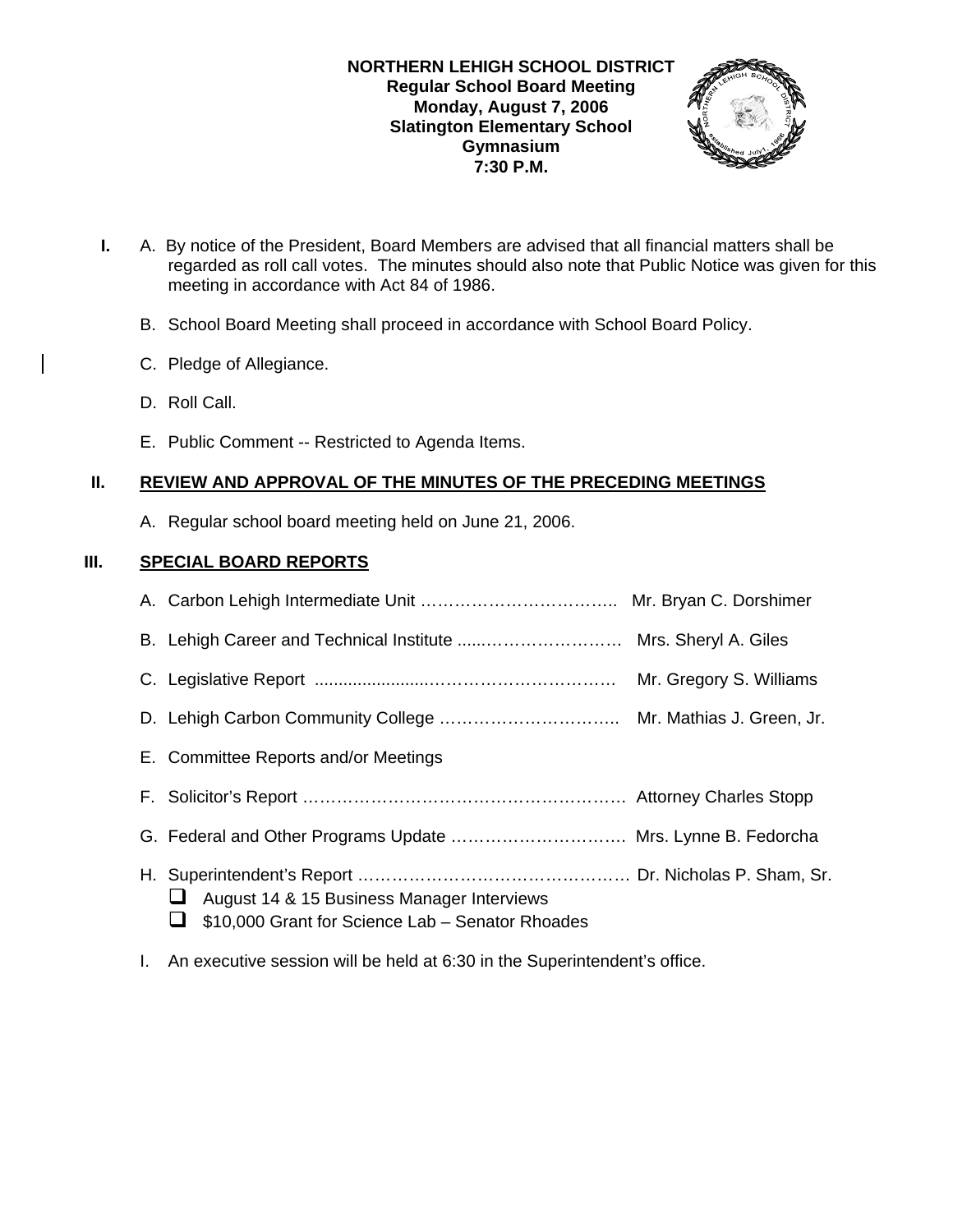#### **IV. PERSONNEL**

#### A. Nomination for Appointment

- 1. Administrative
	- a. Donald Allen

 Assignment: Assistant High School/Middle School Transition Principal, replacing John Fidelibus who has resigned. Salary: \$63,000 Effective Date: Upon Release of Current School District

b. Greg Derr Assignment: Director of Buildings/Grounds and Transportation, replacing Brian Geiger who has resigned. Salary: \$52,000\* Effective Date: Upon Release of Current School District

*\*The above salary is for a 6 month probationary period at which time, and with a satisfactory evaluation, the salary will increase by up to \$3,000 to a tentative yearly salary of up to \$55,000.* 

2. Professional

| a. Lori Wolfe                   | <b>Professional Employee</b>                           |
|---------------------------------|--------------------------------------------------------|
| Assignment:                     | Computer Basics/Keyboard Fundamentals Teacher - Middle |
|                                 | School replacing Carol Dorward who retired.            |
| Salary:                         | \$42,500* (Step 7 Masters on the 2005-2006 CBA Salary  |
|                                 | Schedule)                                              |
| Effective Date: August 23, 2006 |                                                        |

| b. Sherly Hegedus               | <b>Temporary Professional Employee</b>                       |
|---------------------------------|--------------------------------------------------------------|
| Assignment:                     | Title I Reading Teacher - Peters Elementary replacing Denise |
|                                 | Papay who was administratively transferred to Kindergarten.  |
| Salary:                         | \$39,500* (Step 1 Masters on the 2005-2006 CBA Salary        |
|                                 | Schedule)                                                    |
| Effective Date: August 23, 2006 |                                                              |

*\*Last year's salaries will apply until a new Collective Bargaining Agreement is approved.* 

#### 3. Non-Professional

| a. Pamela Stokes*                 |                                                                  |
|-----------------------------------|------------------------------------------------------------------|
| Assignment:                       | Cafeteria Office Aide, replacing Jane Distler who retired.       |
| Salary:                           | \$9.59 Per Hour/3 $\frac{1}{2}$ - 4 Hrs. Per Day/5 Days Per Week |
|                                   | (2006-2007 ESSA Agreement)                                       |
| Effective Date: September 5, 2006 |                                                                  |

| b. Kathleen Reese*                |                                                                                  |
|-----------------------------------|----------------------------------------------------------------------------------|
| Assignment:                       | High School Learning Support Aide, replacing Kathy Leadbetter<br>who resigned.   |
| Salary:                           | \$9.59 Per Hour/6 1/2 Hrs. Per Day/5 Days Per Week<br>(2006-2007 ESSA Agreement) |
| Effective Date: September 5, 2006 |                                                                                  |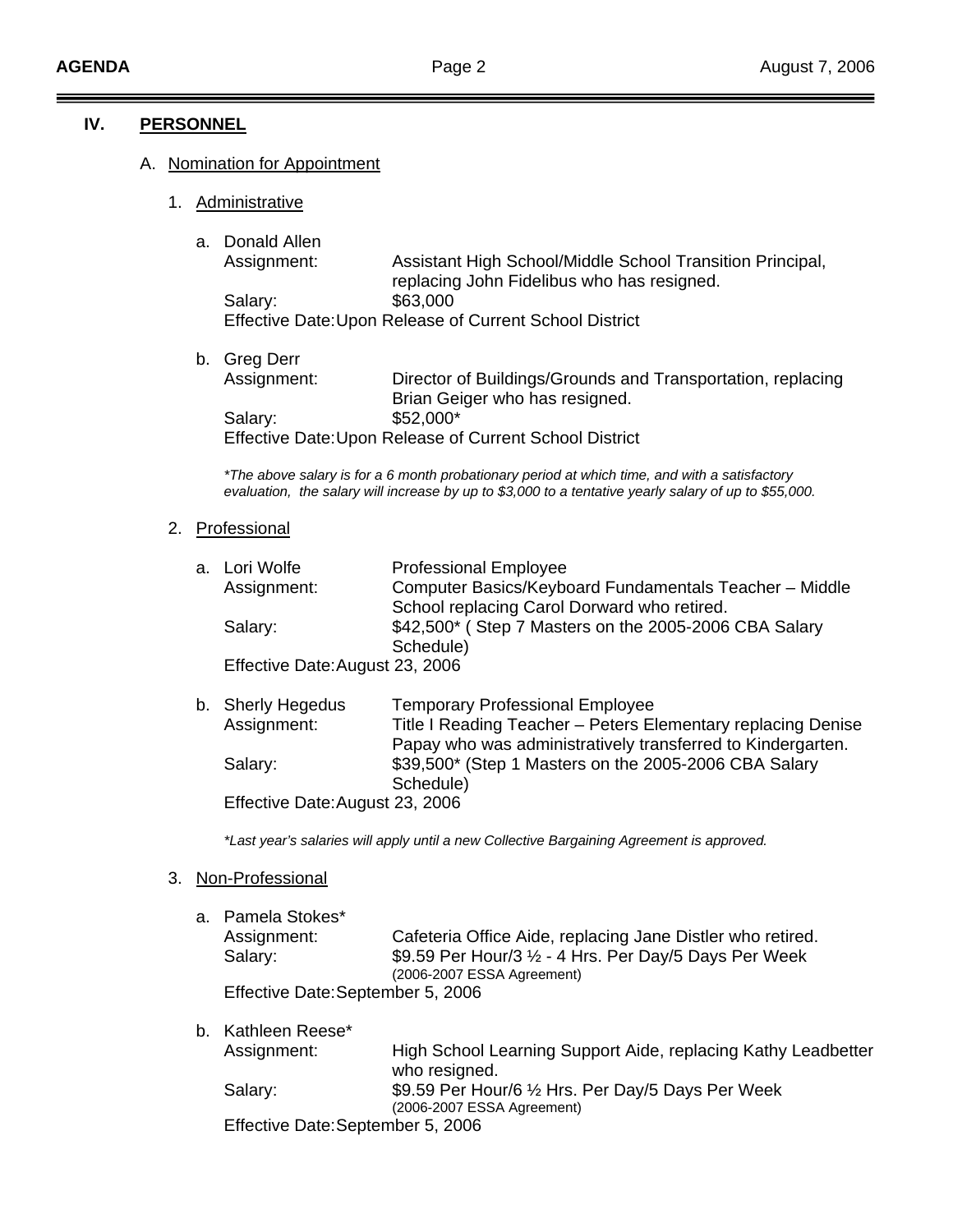|    |    | Sharon Harvey                                                   |                                                                                                                                                         |                                                               |
|----|----|-----------------------------------------------------------------|---------------------------------------------------------------------------------------------------------------------------------------------------------|---------------------------------------------------------------|
|    |    | Assignment:<br>Salary:                                          | Slatington Elementary School Personal Care Assistant<br>\$9.59 Per Hour/6 1/2 Hrs. Per Day/5 Days Per Week<br>(2006-2007 ESSA Agreement)                |                                                               |
|    |    |                                                                 | Effective Date: September 5, 2006 and will terminate if student no longer<br>resides in district.                                                       |                                                               |
|    |    | d. Debra Knerr*                                                 |                                                                                                                                                         |                                                               |
|    |    | Assignment:                                                     | Heiser who was administratively transferred.                                                                                                            | Middle School Cafeteria/Hall Monitor Aide, replacing Kathleen |
|    |    | Salary:                                                         | \$9.59 Per Hour/3 Hrs. Per Day/5 Days Per Week<br>(2006-2007 ESSA Agreement)                                                                            |                                                               |
|    |    | Effective Date: September 5, 2006                               |                                                                                                                                                         |                                                               |
|    |    | *60-Day Probationary Period                                     |                                                                                                                                                         |                                                               |
|    |    | B. Administrative Transfers                                     |                                                                                                                                                         |                                                               |
|    |    | 1. Professional                                                 |                                                                                                                                                         |                                                               |
|    |    | a. Denise Papay<br>From:<br>To:                                 | Peters Elementary Title I Reading<br>who was transferred to Second Grade                                                                                | Peters Elementary Kindergarten, replacing Diane Seager        |
|    |    | Effective:<br>Salary:                                           | August 1, 2006<br>\$53,400* (no change in salary)                                                                                                       |                                                               |
|    |    | b. Diane Seager<br>From:<br>To:                                 | Peters Elementary Kindergarten<br>Peters Elementary Second Grade, replacing Jennifer                                                                    |                                                               |
|    |    | Effective:<br>Salary:                                           | Schlegel retired<br>August 1, 2006<br>\$39,200* (no change in salary)                                                                                   |                                                               |
| 2. |    | Non-Professional                                                |                                                                                                                                                         |                                                               |
|    | а. | <b>Kathleen Heiser</b><br>From:<br>To:<br>Effective:<br>Salary: | Middle School Cafeteria/Hall Monitor Aide<br>High School Café/Library/Computer Room Aide<br>September 5, 2006<br>\$11.48/Per Hour (no change in salary) |                                                               |
|    |    | approved.                                                       | *Last year's salaries will apply until a new Collective Bargaining Agreement is                                                                         |                                                               |
|    |    | Co-Curricular Appointments for 2006-2007                        |                                                                                                                                                         |                                                               |
|    |    | Middle School Web Page Design Advisor                           |                                                                                                                                                         | Donna Marushak<br>376.06*<br>\$                               |

| Middle School Web Page Design Advisor        | Donna Marushak          | \$376.06*    |
|----------------------------------------------|-------------------------|--------------|
| Middle School Intramural (Fall Net Sports)   | Michelle Raber          | $$751.32^*$  |
| Middle School Intramural (Winter CPR)        | Michelle Raber          | $$751.32^*$  |
| Middle School Intramural (Spring Net Sports) | Michelle Raber          | $$751.32^*$  |
| Middle School Newspaper                      | <b>Catherine Farole</b> | $$424.57^*$  |
| Middle School Student Council                | <b>Elizabeth Case</b>   | $$1,160.27*$ |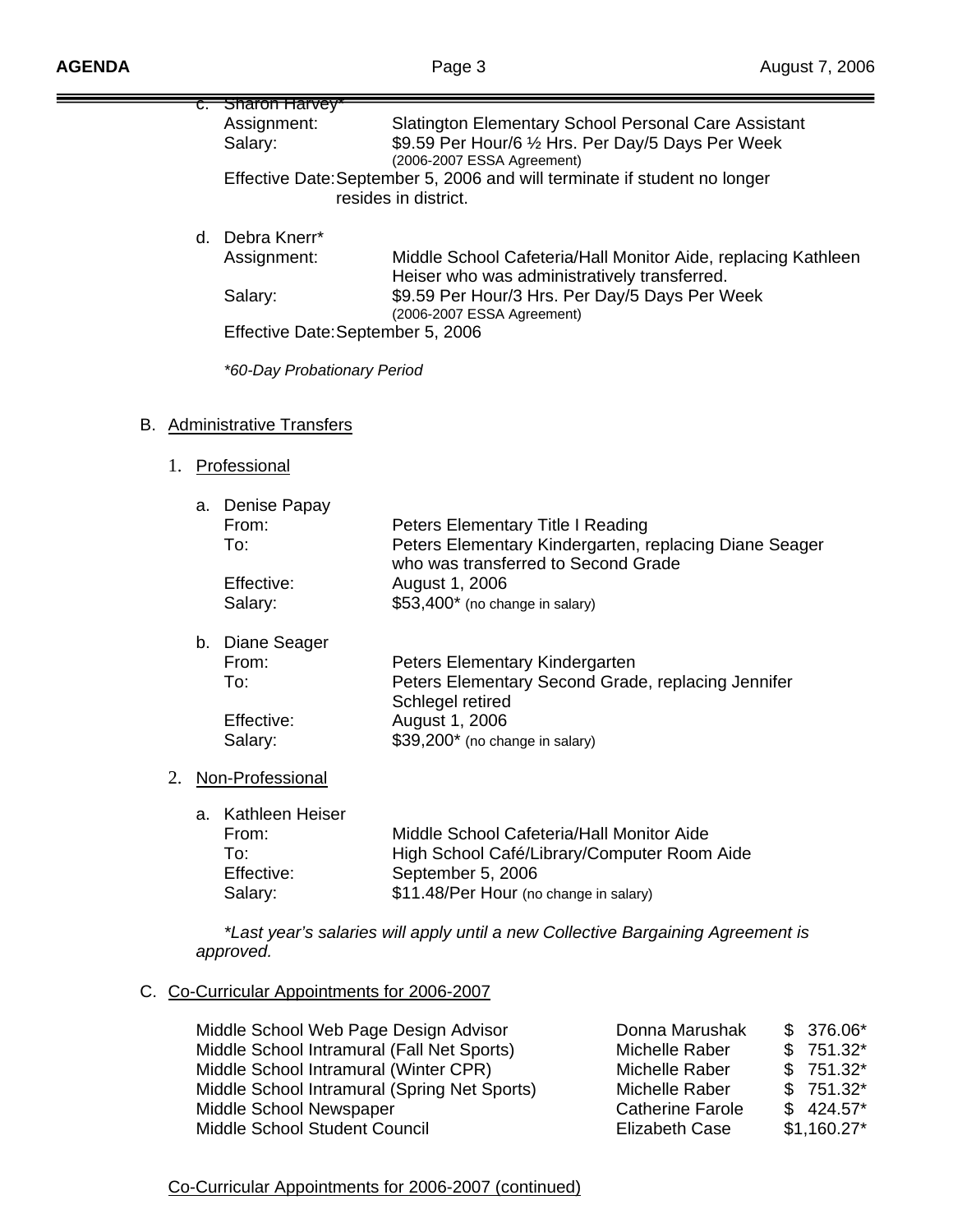| <b>Middle School Yearbook</b>                          | <b>Susan Bowser</b>        | $$751.31*$      |
|--------------------------------------------------------|----------------------------|-----------------|
| Middle School National Junior Honor Society            | <b>Susan Bowser</b>        | One Half Of     |
|                                                        |                            | $$386.36*$      |
| Middle School National Junior Honor Society            | Jason Graver               | One Half Of     |
|                                                        |                            |                 |
|                                                        |                            | $$386.36^*$     |
| <b>Elementary Band Director</b>                        | \$<br><b>Terry Jenkins</b> | 732.59*         |
| <b>Elementary Chorus</b>                               | Lora Krum                  | $$549.44*$      |
| Senior High Band Director                              | David Carroll              | \$4,394.47*     |
| Middle School Band Director                            | David Carroll              | $$643.09*$      |
| Middle School Boys Basketball                          | <b>Richard Roberts**</b>   | One Half Of     |
|                                                        |                            | $$2,805.00*$    |
| Middle School Boys Basketball                          | Joe Krempasky**            | One Half Of     |
|                                                        |                            | \$2,805.00*     |
| <b>Assistant Football Coach</b>                        | Andrew Lynn                | One Half Of     |
|                                                        |                            | \$4,168.66*     |
| Majorette/Band Front                                   | <b>Crystal Stehly</b>      | \$1,928.24*     |
| Freshman Class Advisor                                 | Abby Bloss                 | $$583.15^*$     |
| Freshman Class Advisor                                 | Ellen Yenser               | \$<br>583.15*   |
| <b>Head Baseball Coach</b>                             | Erv Prutzman               | $$4,164.50*$    |
| <b>Assistant Baseball Coach</b>                        | <b>Steve Hluschak</b>      | \$2,707.65*     |
| <b>JV Baseball Coach</b>                               | Greg King                  | \$2,707.65*     |
| Sr. High Fall Intramural - Basketball                  | <b>Richard Oertner</b>     | 751.32*<br>\$   |
| <b>Head Track Coach</b>                                | <b>Bryan Geist</b>         | $$4,164.50*$    |
| <b>Assistant Track Coach</b>                           | Michael Bonner             | \$2,707.65*     |
| <b>Assistant Track Coach</b>                           | Michael Lehtonen           | \$2,707.65*     |
| <b>Assistant Track Coach</b>                           | David Oertner              | \$2,707.65*     |
| <b>Assistant Track Coach</b>                           | Douglas Reynolds           | \$2,707.65*     |
| <b>Head Softball Coach</b>                             | James Yadush               | \$4,164.50*     |
| <b>Assistant Softball Coach</b>                        | Jennifer Pinto             | \$2,707.65*     |
| <b>Assistant Softball Coach</b>                        | <b>Brian Schell</b>        | \$2,707.65*     |
| <b>Head Varsity Girls' Soccer Coach</b>                |                            |                 |
|                                                        | John Rusbarky**            | \$4,636.35*     |
| <b>National Honor Society</b>                          | <b>Abby Bloss</b>          | $$458.91*$      |
| Senior High Student Council                            | Jonathon DeFrain           | \$1,928.24*     |
| <b>Senior Class Advisor</b>                            | Renee Evans                | 588.98*<br>\$   |
| Senior High Spring Intramural - Tennis                 | <b>Renee Evans</b>         | \$<br>751.32*   |
| Sr. High Fall Intramurals - Tennis                     | <b>Renee Evans</b>         | 751.32*<br>\$   |
| Senior High Yearbook                                   | <b>Babette Guss</b>        | \$2,236.26*     |
| Junior Class Advisor                                   | <b>Michael Hammond</b>     | 588.98*<br>\$   |
| Senior High Spring Intramural - Weightlifting          | <b>Todd Herzog</b>         | \$<br>751.32*   |
| Sr. Hill Fall Intramurals - Weightlifting/Floor Tennis | <b>Todd Herzog</b>         | \$<br>751.32*   |
| Middle School Spring Intramurals - Weightlifting       | Stephen Hluschak           | \$<br>751.32*   |
| Senior Class Advisor                                   | Patricia Jones             | \$<br>588.98*   |
| Junior Class Advisor                                   | Michael Lehtonen           | \$<br>588.98*   |
| <b>SADD Advisor</b>                                    | Eric Schmidt               | \$<br>$515.15*$ |
| German Exchange Club Advisor                           | Lana Schmidt               | \$<br>709.69*   |
| <b>Future Business Leaders Advisor</b>                 | Bobbi Shupp                | \$<br>$515.15*$ |
| Senior High Newspaper                                  | Denise Turoscy             | \$1,688.90*     |
| Sophomore Class Advisor                                | <b>Candice Saville</b>     | \$<br>588.98*   |
| Sophomore Class Advisor                                | Scott DeLong               | 588.98*<br>\$   |

 \*Last year's salaries will apply until a new Collective Bargaining Agreement is approved.  *\*\* Pending Verification of Clearances.* 

D. Approve the Supplemental Personnel Salary Schedule for the 2006-2007 school year as presented. **(Attachment #1)**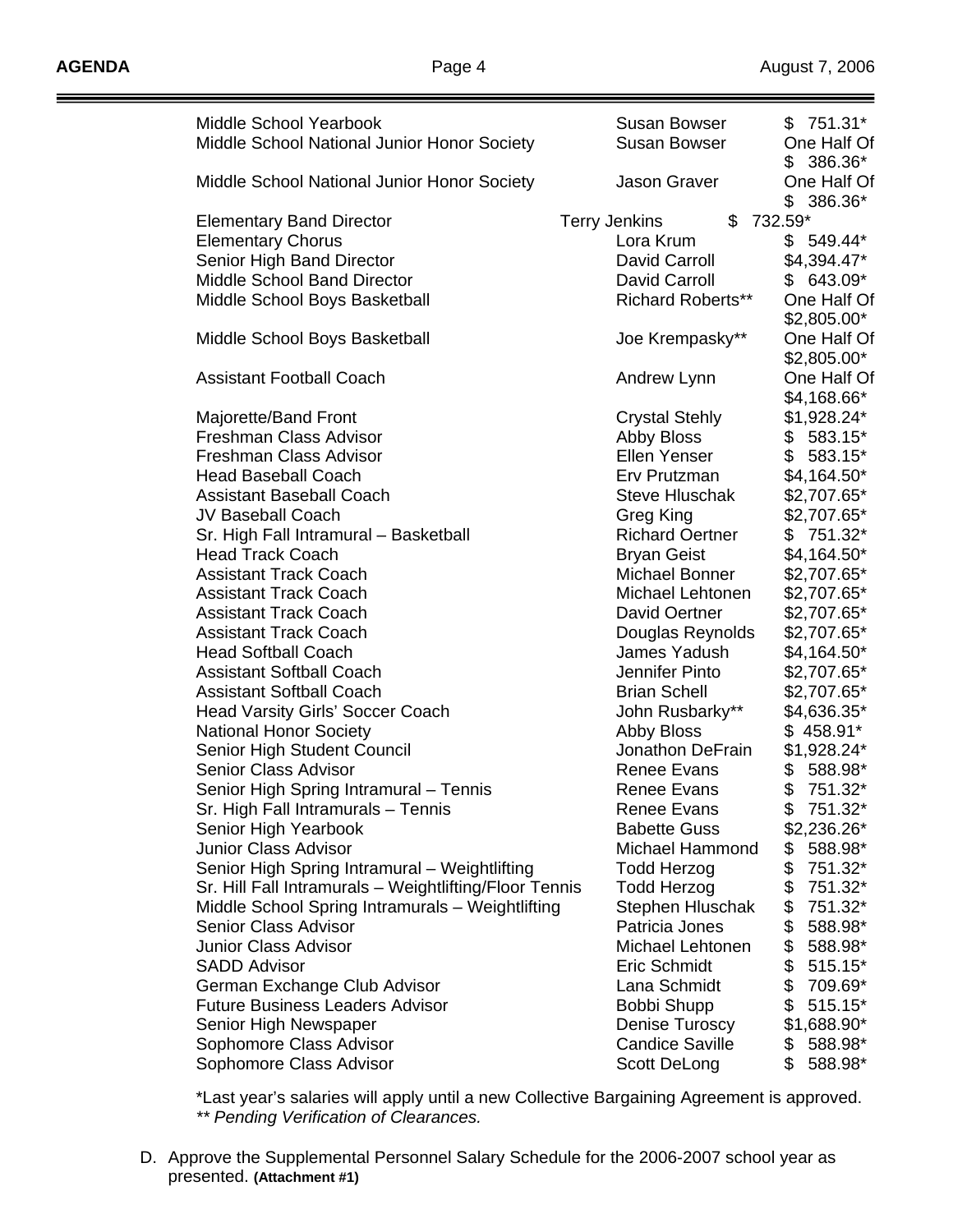## E. Volunteers

Approve the following unpaid volunteer coaches for the 2006-2007 school year:

 Volunteer Football Coach – Terry Bowman\* Volunteer Softball Coach – Gary Warmkessel

*\*Pending Clearances* 

### F. Resignation

- 1. Accept the resignation of Frank Carazo from his position as Head Boys Baseball coach.
- 2. Accept the resignation of Robert Kern from his position as High School Principal, effective within 60 days from July 18, 2006 or until a replacement can be found.
- 3. Accept the resignation of John Fidelibus from his position as Middle School/High School Transition Principal, effective 60 days from July 18, 2006 or until a replacement can be found.
- 4. Accept the resignation of Christine Stafford from her position as Business Manager, effective within 60 days from July 20, 2006 or until a replacement can be found.
- 5. Accept the resignation of Matthew Wehr from his position as Middle School Choral Music teacher, effective July 19, 2006.
- 6. Accept the resignation of Matthew Wehr from his co-curricular positions of Middle School Chorus Advisor, Senior Class Play Advisor, Senior High Chorus Advisor and Senior High Musical Director effective July 19, 2006.

#### G. Rescind Appointment

- 1. Approve to rescind the appointment of Mary Theresa Horvat as Middle School Temporary Vacancy Replacement Mathematics teacher for the 2006-2007 school year. She has accepted permanent employment with another school district.
- 2. Approve to rescind the appointment of Mike Feifle as Assistant Football Coach for the 2006-2007 school year.

# H. Retirement

- 1. Accept the retirement request of Jennifer Schlegel from her position as Second Grade teacher at Peters Elementary School, effective the end of the day on June 16, 2006, at which time she began her retirement from Northern Lehigh School District after 28 years of service.
- 2. Accept the retirement request of Carol Sell from her position as Office Aide at Peters Elementary School, effective the end of the day on June 16, 2006, at which time she began her retirement from Northern Lehigh School District after 22 years of service.
- I. Senior High Administrative Detention Supervisor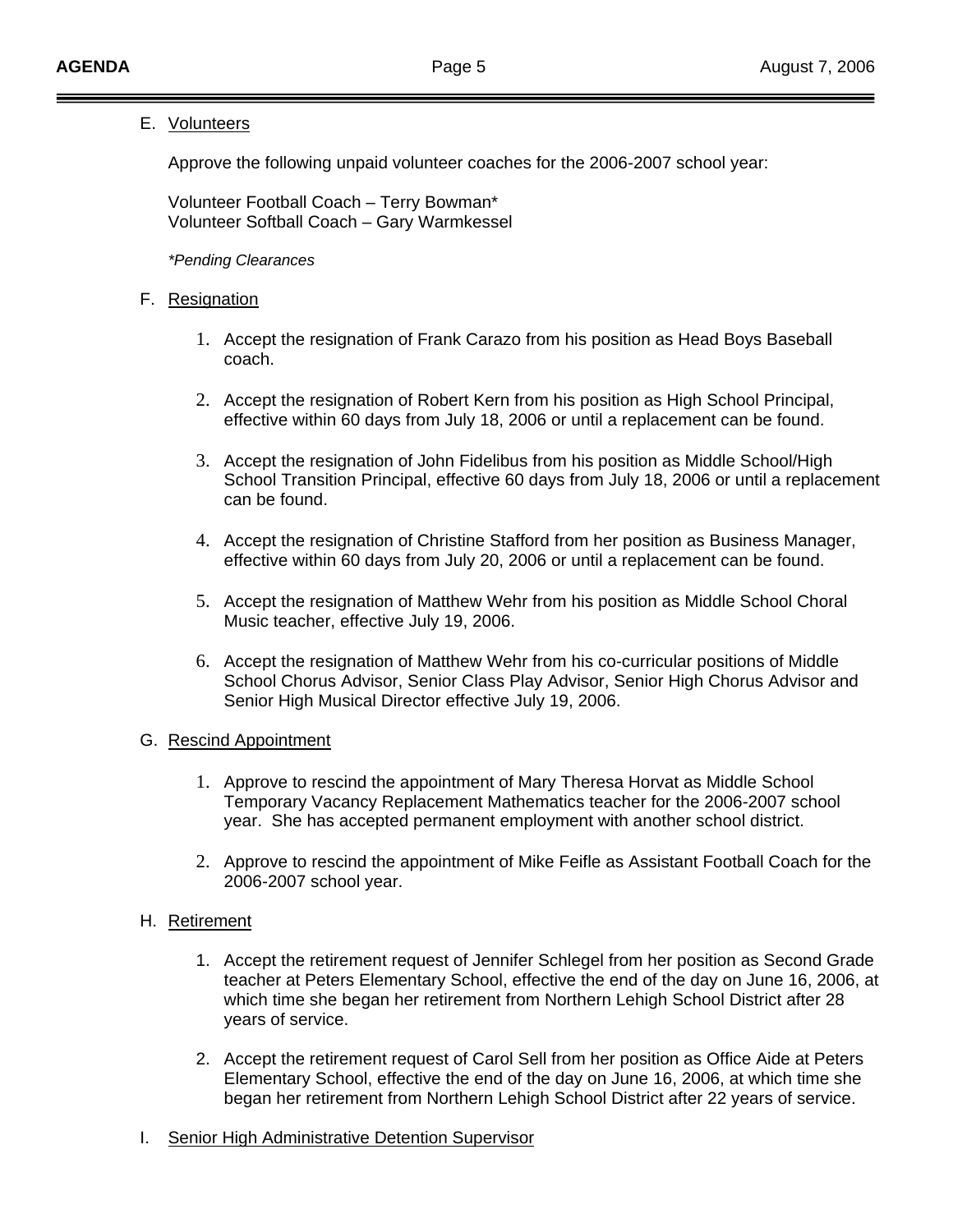Approve to appoint Diana Beltran as the Administrative Detention Supervisor in the senior high school. She will work Tuesday and Thursday from 2:30 p.m. to 4:00 p.m. throughout the 2006-2007 school year that warrants detention. Salary will be \$20.00\* per hour worked.

 *\*Last year's hourly rate will apply until a new Collective Bargaining Agreement is approved*

#### J. Middle School Administrative Detention Supervisor

 Approve to appoint Veronica Scheffler as the Administrative Detention Supervisor in the middle school. She will work Monday and Wednesday from 2:20 to 3:20 p.m. throughout the 20062-007 school calendar year that warrants detention coverage. Salary will be \$20.00\* per hour worked.

 *\*Last year's hourly rate will apply until a new Collective Bargaining Agreement is approved*

K. Substitute Senior High Administrative Detention Supervisor

 Approve to appoint Lisa Martinez as the Substitute Senior High Administrative Detention Supervisor in the senior high school for the 2006-2007 school year, working from 2:30 p.m. to 4:00 p.m. for every Tuesday and Thursday that warrants substitute detention coverage. Salary will be \$20.00\* per hour worked.

*\*Last year's hourly rate will apply until a new Collective Bargaining Agreement is approved*

L. Saturday Detention Monitor

 Approve to appoint Patricia Eby-Manescu as the Secondary Saturday Detention Monitor for the middle school and senior high school for the 2006-2007 school year, working 3 hours every Saturday that warrants detention coverage. Salary will be \$20.00\* per hour worked.

*\*Last year's hourly rate will apply until a new Collective Bargaining Agreement is approved*

#### M. Substitute Saturday Detention Monitor

 Approve to appoint Diana Beltran as the Substitute Secondary Saturday Detention Monitor for the middle school and senior high school for the 2006-2007 school year, working as a substitute for 3 hours every Saturday that warrants substitute detention coverage. Salary will be \$20.00\* per hour worked.

*\*Last year's hourly rate will apply until a new Collective Bargaining Agreement is approved*

N. School Dentist

 Approve to appoint Dr. Harry Schleifer of Professional Dental Associates as the school dentist for the 2006-2007 school year at the quoted fee of \$1.00 per student.

#### O. Football Game Physician

 Approve to appoint Allentown Sports Medicine and Human Performance Center to provide football game physicians for the 2006-2007 school year at a quoted fee of \$70.00 per game.

P. School Physician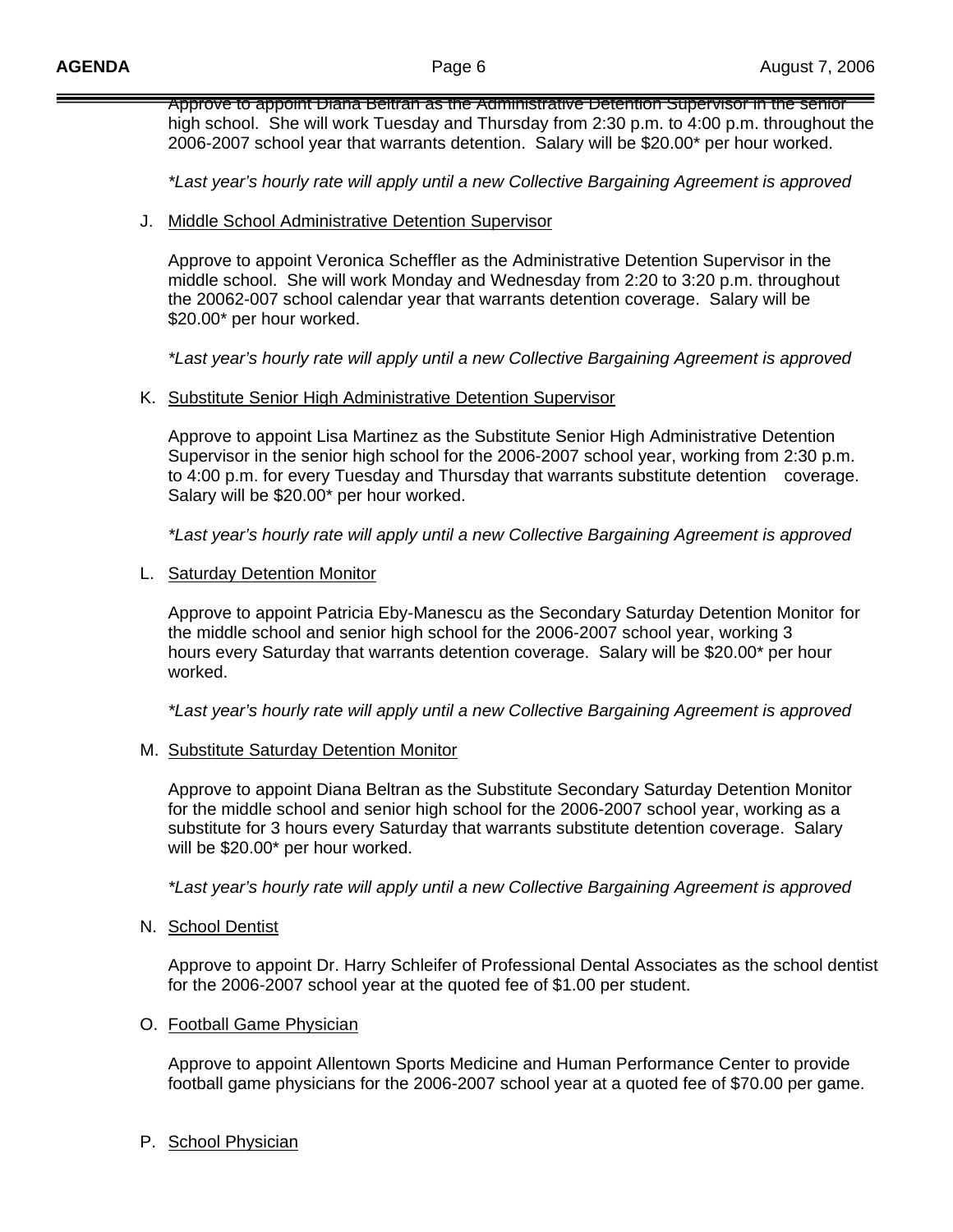Approve to appoint Dr. Sally Rex as school physician for the 2006-2007 school year at the same quoted rates as the 2005-2006 school year. It is also recommended that Allentown Sports Medicine be employed as athletic sports physical doctors to assist with possible conflicts that may arise in scheduling athletic physicals. **(Attachment #2)** 

# Q. Salary Adjustments

 Acknowledge the following teachers who have completed the requirements per the Collective Bargaining Agreement that would entitle them to a salary increase for the 2006- 2007 school year:

| 1. Carleen Binder |                  |
|-------------------|------------------|
| From:             | Step 3B          |
| To:               | Step $3B + 24^*$ |

| 2. Melissa DeSocio |                      |
|--------------------|----------------------|
| From:              | Step $5B + 24$       |
| To∶                | Step 5M <sup>*</sup> |

*\*This salary adjustment represents a lateral move from Bachelors to Masters on last years 2005- 2006 Collective Bargaining pay schedule. She will not move to the next step until a new Collective Bargaining Agreement is approved.* 

# **V. CONFERENCES**

- A. Dr. Nicholas P. Sham Lehigh University School Study Council Study Tour 2006 Sponsored by Lehigh University School Study Council – September 26-29 – Toronto, Canada – Registration, Lodging, Travel: \$1,095.00 – Meals: \$180 – Total Approximate Cost: \$1,275.00 – Funding: Superintendent's Budget **(Attachment #3)**
- B. Ellen Jane Yenser Asperger's Syndrom: What Is It? Sponsored by: CLIU#21 Schnecksville, PA – August 8 & 9 – Registration: \$125.00 – Funding: IDEA **(Attachment #4)**
- C. Hali Kuntz Asperger's Syndrom: What Is It? Sponsored by: CLIU#21 Schnecksville, PA – August 8 & 9 – Registration: \$125.00 – Funding: IDEA **(Attachment #5)**
- D. Laurie Newman-Mankos Eastern PA Special Education Administrator's Conference Sponsored by: CLIU#21 – Hershey, PA – October 18 & 19 – Lodging: \$385.00 – Travel: \$54.00 – Total Approximate Cost: \$439.00 – Funding: IDEA **(Attachment #6)**
- E. Joanne Perich Helping Struggling Writers Strategies for Teachers Sponsored by CLIU #21 – Schnecksville, PA – August 16 & 17 – Registration: \$125.00 – Funding Curriculum & Instruction Budget **(Attachment #7)**

# **VI. POLICY**

- A. Authorize the resolution to become a member of the Lehigh Valley Cooperative Purchasing Council effective immediately. There is no fee associated with membership in this council. **(Attachment #8)**
- B. Authorize Greg Derr, Director of Building, Grounds and Transportation to serve as Northern Lehigh representative to the Lehigh Valley Cooperative Purchasing Council. **(Attachment #9)**
- C. Non-Resident Students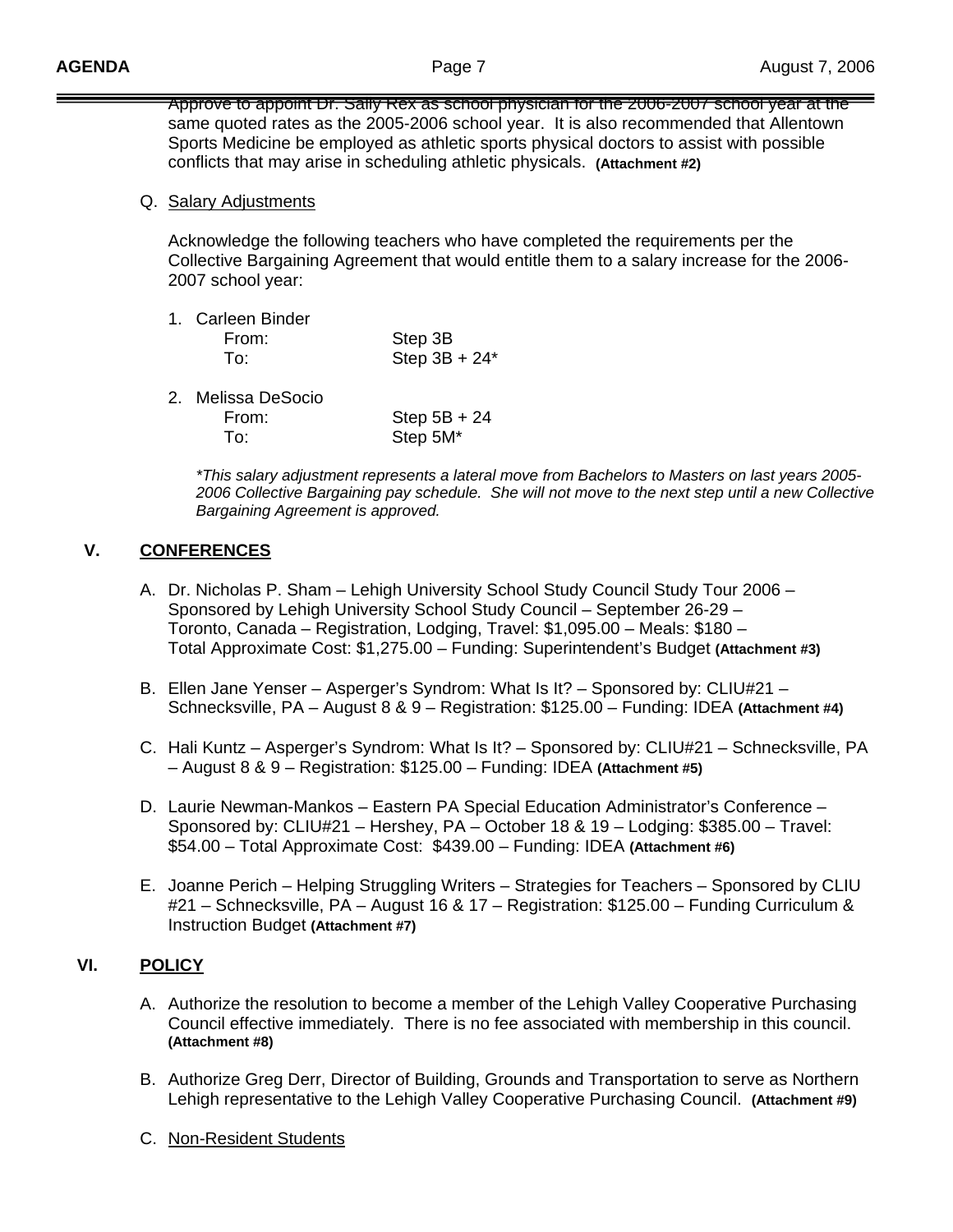Approve the request of parents of two students at Peters Elementary School, who are moving into the district on or before September 29, 2006, to enroll in the Northern Lehigh School District to begin the 2006-2007 school year in accordance with school board policy #202.

## D. Student-Parent Handbook Changes

 Approve the changes to the Elementary School and Northern Lehigh High School Student- Parent Handbooks as presented. **(Attachment #10)** 

### E. Agreement of Sponsorship

 Approve the Agreement of Sponsorship To Attend Another Pennsylvania Community College for Erika Shafer, in accordance with the guidelines established under Policy #912. Beginning in the Fall of 2006 she will be a fulltime student at Northampton Community College to pursue her course of study as a Dental Hygienist. **(Attachment #11)**

# F. Trip Request

 Approve the request of the Northern Lehigh High School Marching Band to travel to Florida and perform at Disney World in the spring from April 2, 2007 through April 7, 2007. There will be no cost to the district for this trip. **(Attachment #12)** 

G. Approve the Northern Lehigh School District Organizational Chart, as presented after changes. **(Attachment #13)**

### H. Close An Account

 Approve the request of the senior high school to close the Class of 2006 account in accordance with the Student Activities Account guidelines. The account balance is \$682.90 and the Class of 2006 is recommending that the funds be transferred to the Library account which is part of the Activities Fund. **(Attachment #14)** 

#### **VII. CURRICULUM AND INSTRUCTION**

A. Approve daily tuition rates for the Bethesda Day Treatment Center, Inc. The Agreement of Service with Bethesda was previously approved for the 2006-2007 school year on April 3, 2006. **(Attachment #15)**

# **VIII. OLD BUSINESS**

# **IX. NEW BUSINESS**

A. Approve to accept the Act 93 Administrator Compensation Plan for Northern Lehigh School District Middle Level Management Team, as presented.

# **X. FINANCIAL**

- A. Approve the Arthurs Lestrange Cash Management Portfolio for the month of May & June 2006. **(Attachment #16)**
- B. Approve abatement/exoneration requests of per capita taxes, for the residents that fall within the guidelines, as presented. **(Attachment #17)**